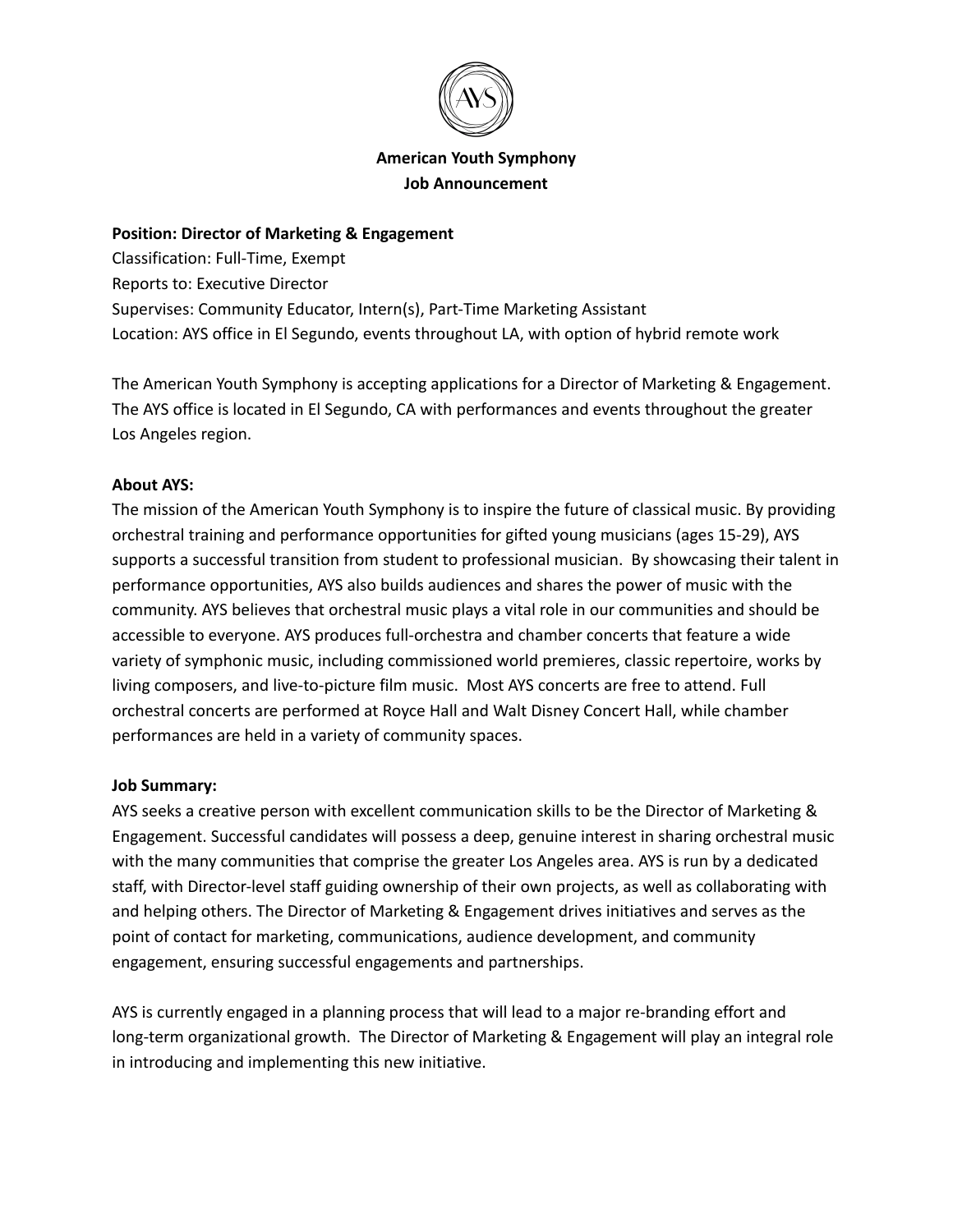

#### **Roles & Responsibilities:**

### Marketing & Communications

- Create an organizational marketing and content plan with the Executive Director, and drive implementation of the plan.
- Ensure consistency of the AYS brand and messaging in all communications and design.
- Work creatively with PR Consultant on AYS press releases, story development, and event publicity.
- Manage the AYS website and blog, with assistance from part-time staff.
- Oversee content for all AYS social media platforms including Facebook, Instagram, Twitter, YouTube, and SoundCloud, with assistance from part-time staff.
- Track data for AYS social media channels and write monthly reports with data analysis.
- Create and manage in-house graphic design and direct outside designers.
- Work directly with print houses on all AYS print projects.
- Oversee communications for the organization including e-blasts, newsletters, donor emails, annual report, webpage copy, etc.
- Produce and design AYS Program Books for concerts, currently on Issu.
- Manage relationships with program and website advertisers.

# Community Engagement

- Oversee and manage the overall audience experience before and after each performance, including box office and front-of-house.
- Be the point person at community concerts, overseeing partner relations, event logistics, and marketing.
- Create and source educational resources, materials, and experiences relevant to concert programming.
- Collaborate with AYS colleagues on orchestra alumni relations and initiatives.
- Advise Citizen Musician fellows on curation and production of their projects.
- Oversee the Share-A-Stand (in-school) program and collaborate with Lead Instructor on program design, implementation, and evaluation.

# Development Support

- Provide production support for 2-3 fundraising events per year, ensuring that audience/patron experience aligns with engagement and branding goals.
- Collaborate with Development Director to ensure that all fundraising communication with individual donors, grant funders, and corporate sponsors adheres to the organizational branding and language.
- Oversee the creation and publication of content on the AYS Member Portal.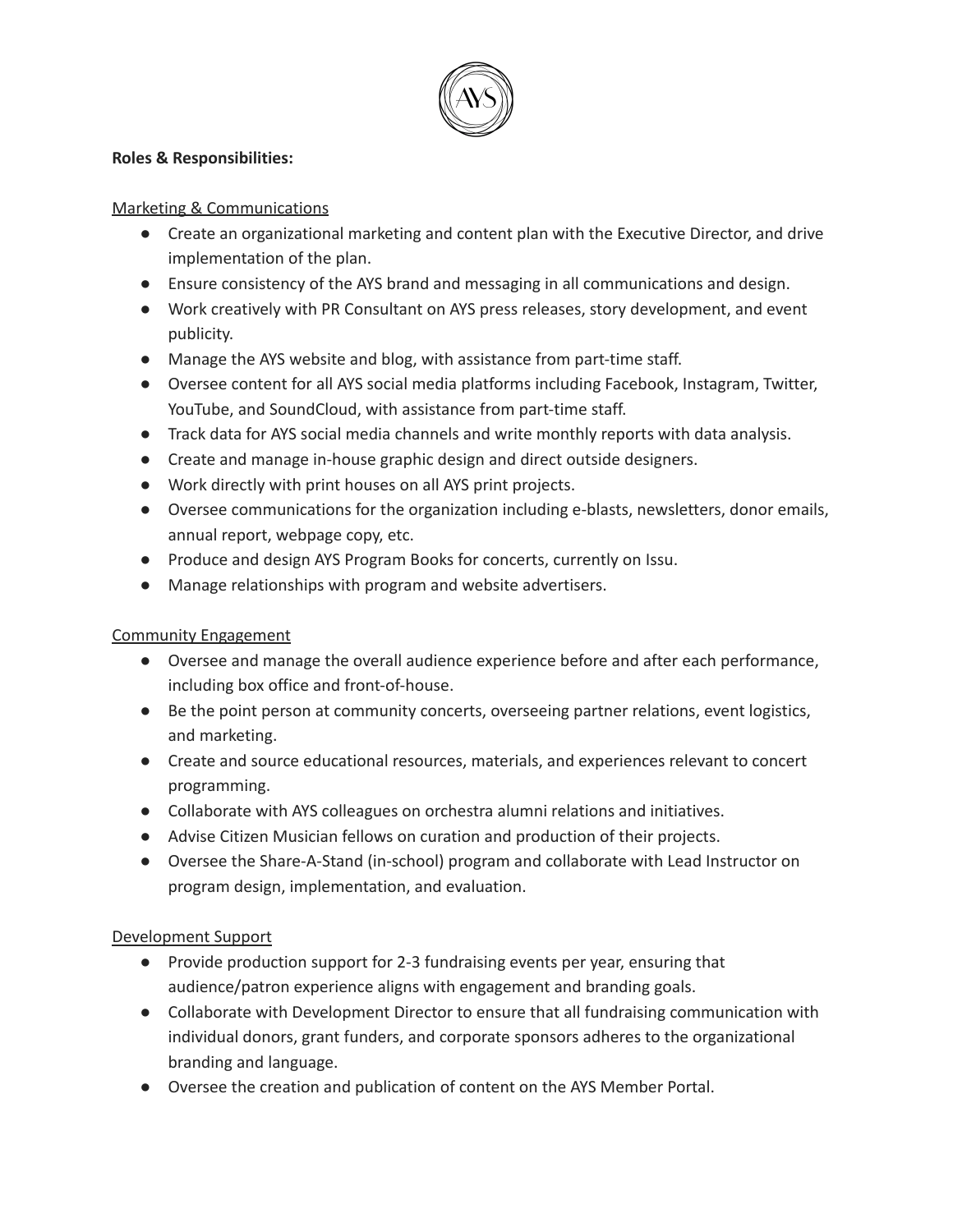

### **Strong Qualifications:**

- Superior writing, editing, and communication skills.
- Strong organization and creative problem-solving skills.
- Great leadership abilities, with experience as a supervisor or manager.
- Excellent interpersonal skills, ability to stay professional and positive in fast-paced situations.
- Experience implementing a variety of marketing strategies and initiatives, including audience development.
- Ability to analyze data (such as attendance numbers, survey results, and click rates) to inform program evaluation conclusions and recommendations.
- Ability to navigate website management: create, design, and edit webpages.
- A keen eye for design and experience working with graphic designers.
- Basic knowledge of orchestral music, such as instruments and major composers, is required.
- Ability to read, understand, and adhere to program/department budget, and ability to create and track project budgets.
- Successful candidates must be willing and able to attend 8-10 events per year on evenings and weekends.

# **Preferred Qualifications:**

- Box office or customer service experience.
- Experience with PatronManager (Salesforce) and/or WordPress.
- Experience producing community, family, or youth-focused programs and events.
- Demonstrated ability to create marketing plans and lead re-branding initiatives.
- Ability to create some graphic design in-house with Adobe Creative Cloud strongly preferred.
- Video editing capability for short trailers or social media content.
- Understanding of music education practices, such as VAPA standards.
- Experience playing an orchestral instrument is a plus.

# If you don't have 100% of the experience listed above, but you are a quick learner and think you **would be great in this role, please apply!**

# **Benefits:**

Full-time employees are eligible for:

- Medical, dental, and vision insurance
- Employer contributions to a retirement account after one year of employment
- Paid time off, including holidays, vacation/personal, sick leave, comp time, and volunteer time

**Compensation:** Estimated starting salary \$60,000-\$66,000, with room for growth